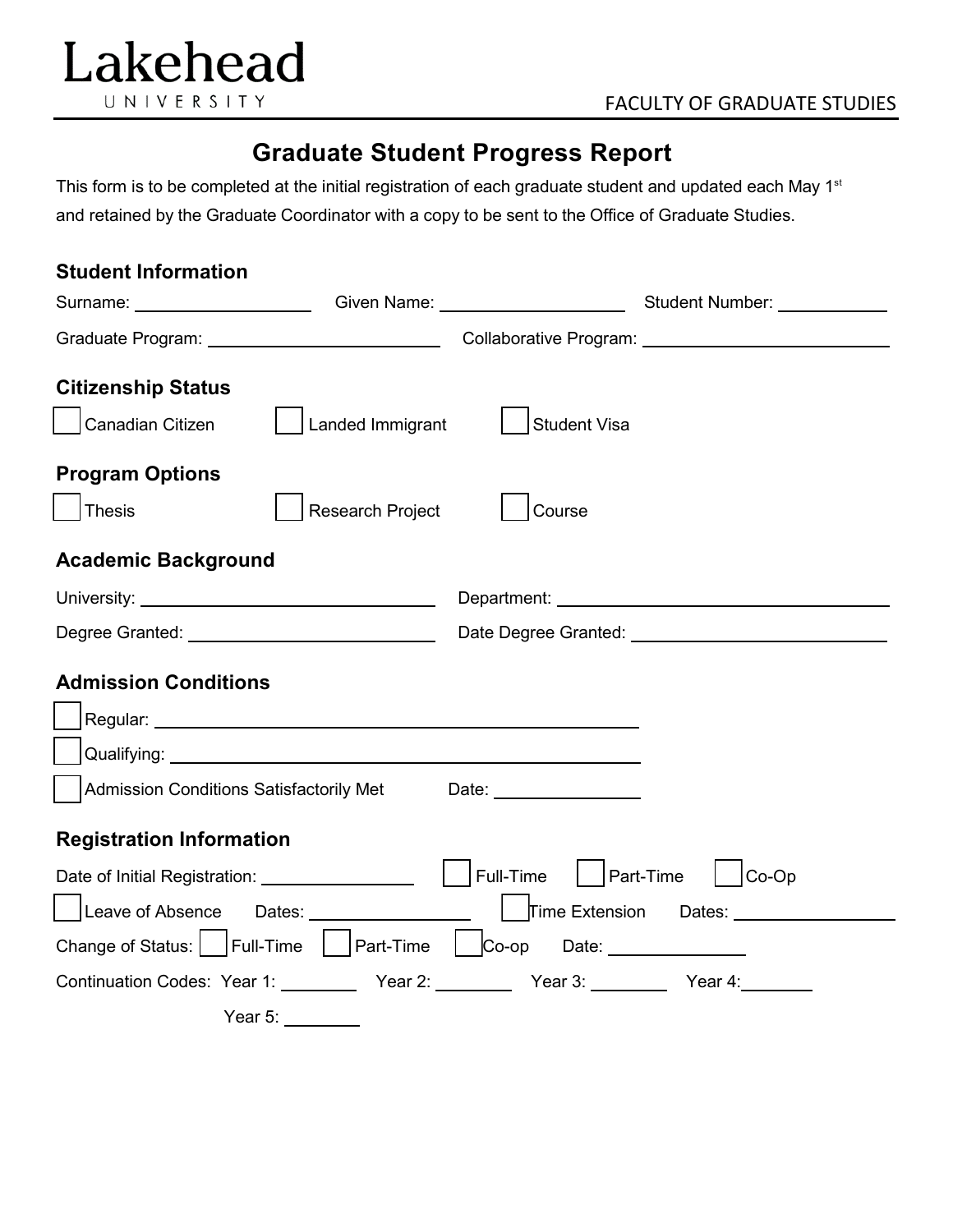

## **Funding Information**

| <b>Graduate Assistantships</b> |             |      |                       |
|--------------------------------|-------------|------|-----------------------|
|                                | <b>Term</b> | Year | <b>Funding Amount</b> |
|                                | Fall        |      |                       |
|                                | Winter      |      |                       |
|                                | Fall        |      |                       |
|                                | Winter      |      |                       |
|                                | Other       |      |                       |

| <b>Faculty Research Grant</b> |              |                       |  |  |
|-------------------------------|--------------|-----------------------|--|--|
|                               | <b>Dates</b> | <b>Funding Amount</b> |  |  |
|                               |              |                       |  |  |
|                               |              |                       |  |  |
|                               |              |                       |  |  |
|                               |              |                       |  |  |

| <b>Scholarship, Awards, and Bursaries</b> |                     |  |
|-------------------------------------------|---------------------|--|
| <b>Name of Award</b>                      | <b>Award Amount</b> |  |
|                                           |                     |  |
|                                           |                     |  |
|                                           |                     |  |
|                                           |                     |  |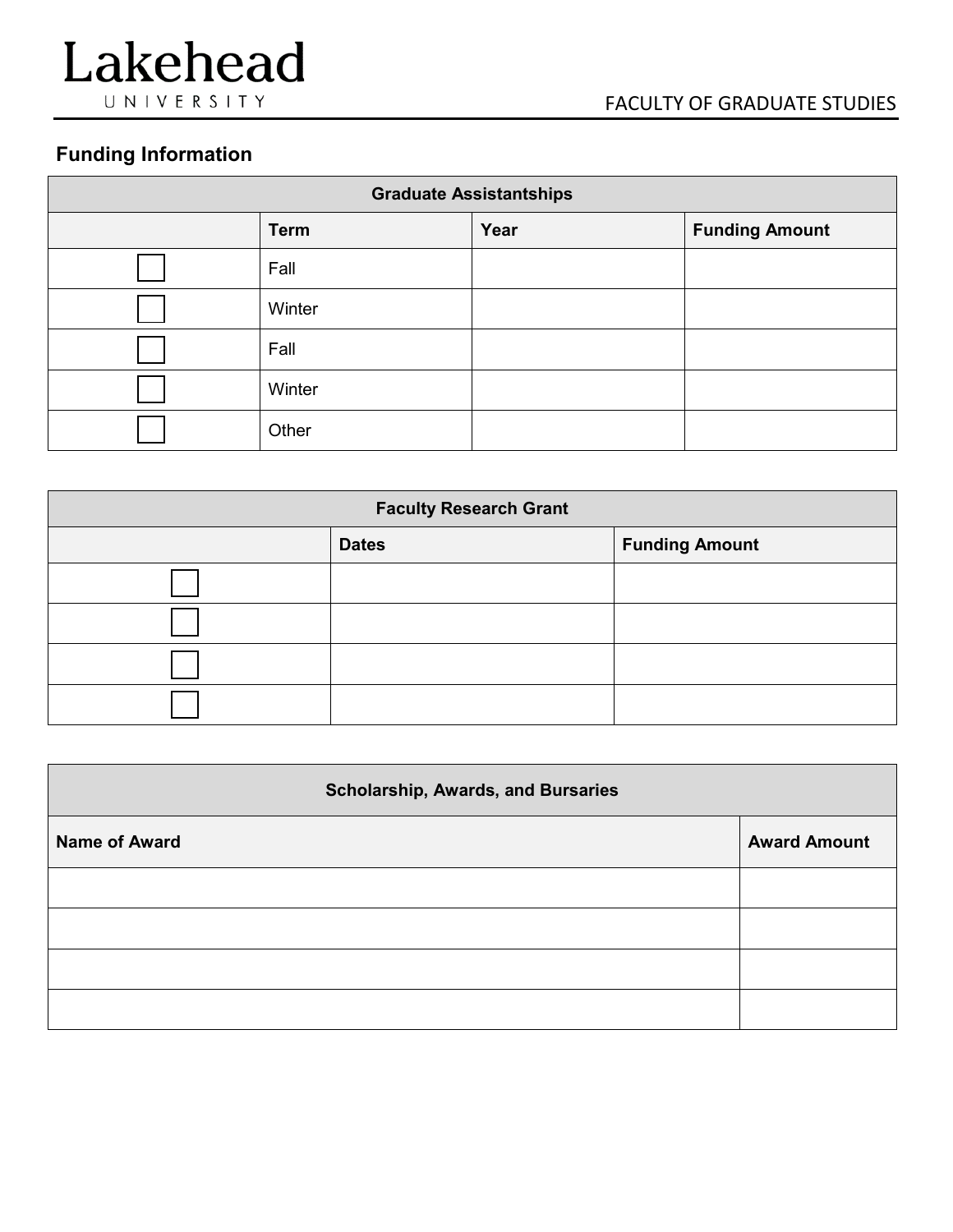## **Co-op/Internship Information**

| Location:                         |                  | Period: |
|-----------------------------------|------------------|---------|
| Co-op/ Internship Report Received | Date: __________ |         |
| Location:                         |                  | Period: |
| Co-op/ Internship Report Received | Date:            |         |

## **Course Information**

 $\overline{a}$ 

 $\overline{a}$ 

 $\overline{a}$ 

| <b>Course</b> | <b>Date</b> | <b>Mark</b> | <b>Course</b> | <b>Date</b> | <b>Mark</b> |
|---------------|-------------|-------------|---------------|-------------|-------------|
|               |             |             |               |             |             |
|               |             |             |               |             |             |
|               |             |             |               |             |             |
|               |             |             |               |             |             |
|               |             |             |               |             |             |

| All Required Course Work Completed  | Date: |
|-------------------------------------|-------|
| Comprehensive Requirement Completed | Date: |
| Language Requirement Completed      | Date: |
| Practicum Completed                 | Date: |
|                                     |       |